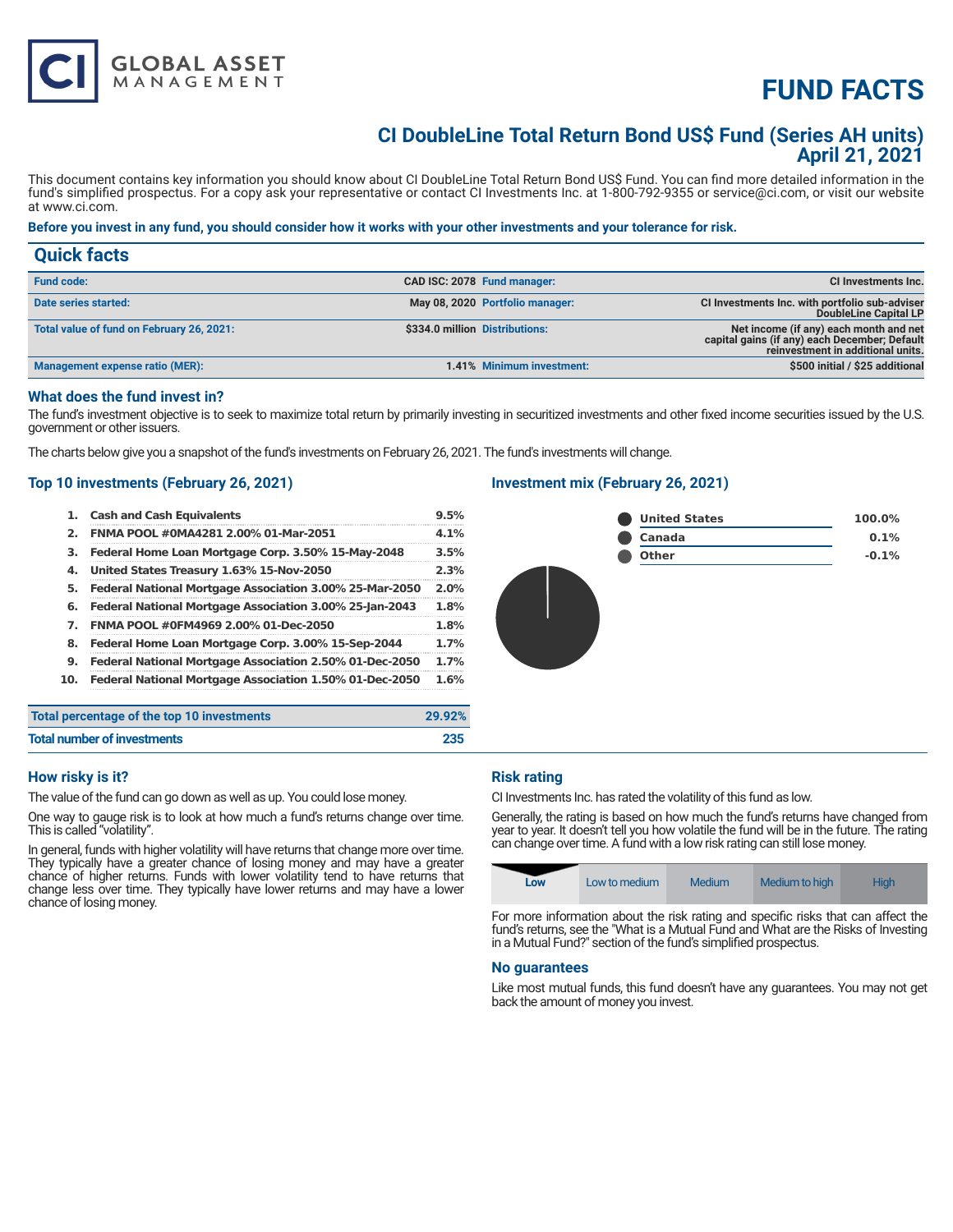# **CI DoubleLine Total Return Bond US\$ Fund (Series AH units)**

#### **How has the fund performed?**

This section tells you how Series AH securities of the fund have performed since inception. Returns are after expenses have been deducted. These expenses reduce the fund's returns.

#### **Year-by-year returns**

Because Series AH has been distributing under a simplified prospectus for less than one calendar year, there is no data available for this section.

#### **Best and worst 3-month returns**

Because Series AH has been distributing under a simplified prospectus for less than one calendar year, there is no data available for this section.

#### **Average return**

Because Series AH has been distributing under a simplified prospectus for less than twelve consecutive months, there is no data available for this section.

#### **Who is this fund for?**

#### **This fund may be suitable for you if you:**

- are seeking a combination of income and growth<br>• are seeking to diversify your fixed income holding
- are seeking to diversify your fixed income holdings<br>• are investing for the medium and/or long term
- are investing for the medium and/or long term
- can tolerate low risk

#### **A word about tax**

In general, you'll have to pay income tax on any money you make on a fund. How much you pay depends on the tax laws of where you live and whether you hold the fund in a registered plan, such as a Registered Retirement Savings Plan or a Tax-Free Savings Account.

Keep in mind that if you hold your fund in a non-registered account, fund distributions are included in your taxable income, whether you get them in cash or have them reinvested.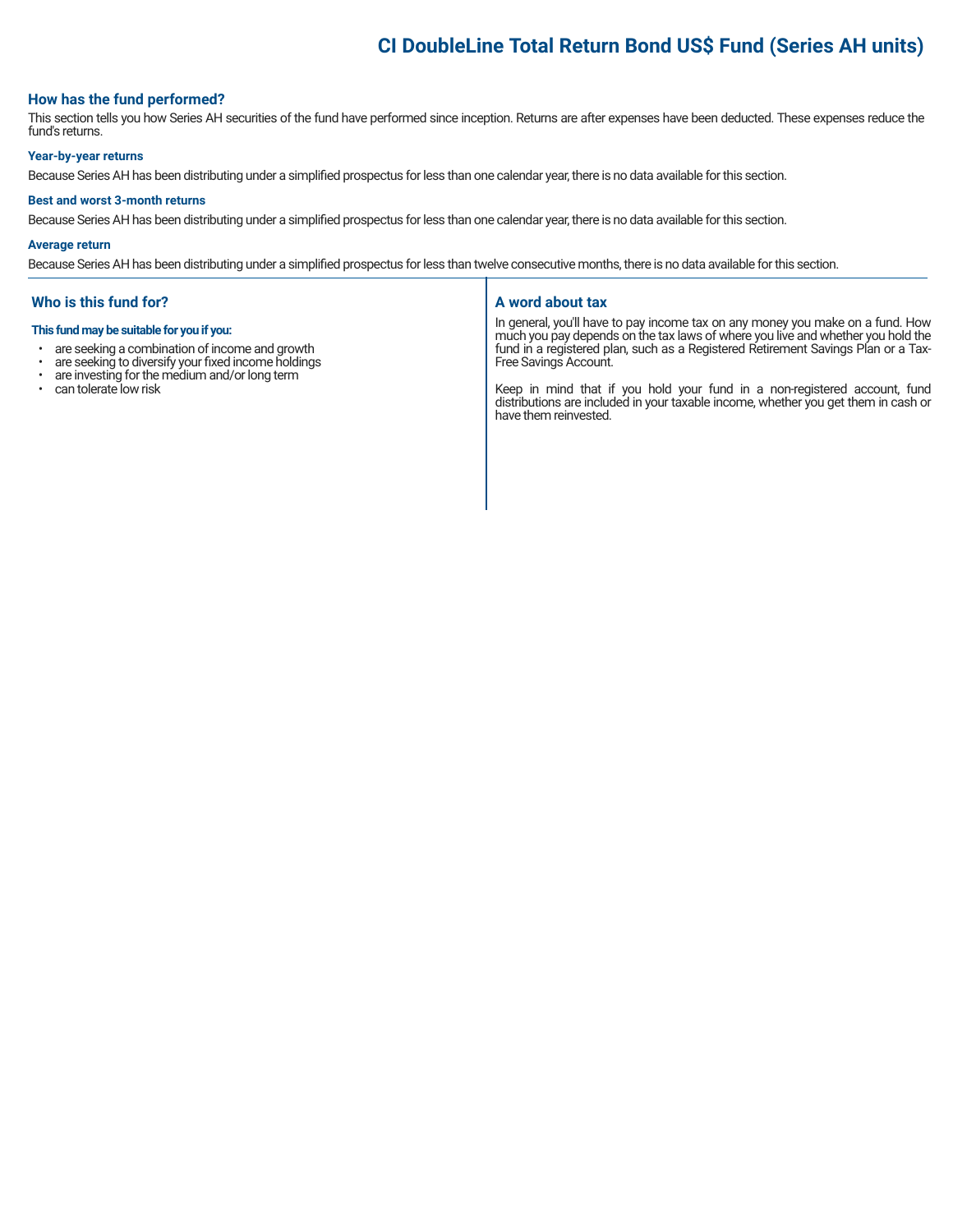# **CI DoubleLine Total Return Bond US\$ Fund (Series AH units)**

### **How much does it cost?**

The following tables show the fees and expenses you could pay to buy, own and sell Series AH securities of the fund. The fees and expenses — including any commissions — can vary among series of a fund and among funds. Higher commissions can influence representatives to recommend one investment over another. Ask about other funds and investments that may be suitable for you at a lower cost.

#### **1. Sales charges**

You may have to choose a sales charge option when you buy Series AH securities of the fund. Ask about pros and cons of each option.

| What you pay                           |                                                  | <b>How it works</b>                                                                                                                                                                                                                                                                            |
|----------------------------------------|--------------------------------------------------|------------------------------------------------------------------------------------------------------------------------------------------------------------------------------------------------------------------------------------------------------------------------------------------------|
| in percent $(\%)$                      | in dollars<br>$($ \$)                            |                                                                                                                                                                                                                                                                                                |
| Initial sales charge                   |                                                  |                                                                                                                                                                                                                                                                                                |
| 0 to 5.0% of the amount you buy        | \$0 to \$50.00<br>on every<br>\$1,000 you<br>pay | You and your representative decide on the rate.<br>The initial sales charge is deducted from the amount you buy. It goes to your representative's firm as a commission.                                                                                                                        |
| <b>Standard deferred sales charges</b> |                                                  |                                                                                                                                                                                                                                                                                                |
| If you sell within:                    | \$0 to \$55.00<br>on every<br>$$1,000$ of        | The standard deferred sales charge is a set rate and is deducted from the amount you sell based on the initial cost and<br>number of those securities.<br>When you buy the fund, we pay your representative's firm a commission of 5%. Any standard deferred sales charge you pay<br>$\bullet$ |
| 5.5%<br>1 year of buying               | original cost<br>you sell                        | when you sell the fund goes to us.<br>You can sell up to 10% of your securities each year without paying a standard deferred sales charge subject to certain                                                                                                                                   |
| 5.0%<br>2 years of buying              |                                                  | restrictions ("10% free redemption right"). Your 10% free redemption right is reduced by the equivalent number of securities<br>you would have received if you had reinvested any cash distributions you received during the calendar year. If you exercised                                   |
| 5.0%<br>3 years of buying              |                                                  | your 10% redemption right and redeem your securities before the standard deferred sales charge schedule has expired, your                                                                                                                                                                      |
| 4.0%<br>4 years of buying              |                                                  | standard deferred sales charge on a full redemption would be the same as if you had not redeemed securities under your<br>10% free redemption right.                                                                                                                                           |
| 4.0%<br>5 years of buying              |                                                  | If you hold the fund in a non-registered account, if applicable, you can ask to receive cash distributions which are not<br>$\bullet$<br>subject to standard deferred sales charges.                                                                                                           |
| 3.0%<br>6 years of buying              |                                                  | You can switch between standard deferred sales charge funds at any time without paying this sales charge. The standard<br>deferred sales charge schedule will be based on the date you bought securities of the first fund and the rates and duration                                          |
| 2.0%<br>7 years of buying              |                                                  | of such schedule shall continue to apply.                                                                                                                                                                                                                                                      |
| 0.0%<br>After 7 years                  |                                                  | Your securities will be converted into the initial sales charge option after the expiry of the standard deferred sales charge<br>schedule if you qualify for CI Prestige (and if available for your securities) and such securities will participate in CI Prestige.                           |
|                                        |                                                  |                                                                                                                                                                                                                                                                                                |
| Intermediate deferred sales charges    |                                                  |                                                                                                                                                                                                                                                                                                |
| If you sell within:                    | \$0 to \$55.00<br>on every<br>$$1,000$ of        | The intermediate deferred sales charge is a set rate and is deducted from the amount you sell based on the initial cost and<br>number of those securities.<br>When you buy the fund, we pay your representative's firm a commission of 4%. Any intermediate deferred sales charge you          |
| 5.5%<br>1 year of buying               | original cost<br>you sell                        | pay when you sell the fund goes to us.<br>You can sell up to 10% of your securities each year without paying an intermediate deferred sales charge subject to certain                                                                                                                          |
| 5.0%<br>2 years of buying              |                                                  | restrictions. Your 10% free redemption right is reduced by the equivalent number of securities you would have received if<br>you had reinvested any cash distributions you received during the calendar year. If you exercised your 10% redemption right                                       |
| 4.5%<br>3 years of buying              |                                                  | and redeem your securities before the intermediate deferred sales charge schedule has expired, your intermediate deferred                                                                                                                                                                      |
| 4.0%<br>4 years of buying              |                                                  | sales charge on a full redemption would be the same as if you had not redeemed securities under your 10% free redemption<br>riaht.                                                                                                                                                             |
| 3.5%<br>5 years of buying              |                                                  | If you hold the fund in a non-registered account, if applicable, you can ask to receive cash distributions which are not<br>subject to intermediate deferred sales charges.                                                                                                                    |
| 3.0%<br>6 years of buying              |                                                  | You can switch between intermediate deferred sales charge funds at any time without paying this sales charge. The<br>intermediate deferred sales charge schedule will be based on the date you bought securities of the first fund and the rates                                               |
| 1.5%<br>7 years of buying              |                                                  | and duration of such schedule shall continue to apply.                                                                                                                                                                                                                                         |
| 0.0%<br>After 7 years                  |                                                  | Your securities will be converted into the initial sales charge option after the expiry of the intermediate deferred sales<br>charge schedule if you qualify for CI Prestige (and if available for your securities) and such securities will participate in CI                                 |
|                                        |                                                  | Prestige.                                                                                                                                                                                                                                                                                      |
| Low-load sales charges                 |                                                  |                                                                                                                                                                                                                                                                                                |
| If you sell within:                    | \$0 to \$30.00<br>on every<br>$$1,000$ of        | The low-load sales charge is a set rate and is deducted from the amount you sell based on the initial cost and number of<br>those securities.<br>$\cdot$                                                                                                                                       |
| 3.0%<br>1 year of buying               | original cost                                    | When you buy the fund, we pay your representative's firm a commission of up to 2.5%. Any low-load sales charge you pay<br>when you sell the fund goes to us.                                                                                                                                   |
| 2.5%<br>2 years of buying              | you sell                                         | If you hold the fund in a non-registered account, if applicable, you can ask to receive cash distributions which are not<br>subject to low-load sales charges.                                                                                                                                 |
| 2.0%<br>3 years of buying              |                                                  | You can switch between low-load sales charge funds at any time without paying this sales charge. The low-load sales<br>charge schedule will be based on the date you bought securities of the first fund and the rates and duration of such                                                    |
| 0.0%<br>After 3 years                  |                                                  | schedule shall continue to apply.<br>Your securities will be converted into the initial sales charge option after the expiry of the low-load sales charge schedule if                                                                                                                          |
|                                        |                                                  | you qualify for CI Prestige (and if available for your securities) and such securities will participate in CI Prestige.                                                                                                                                                                        |